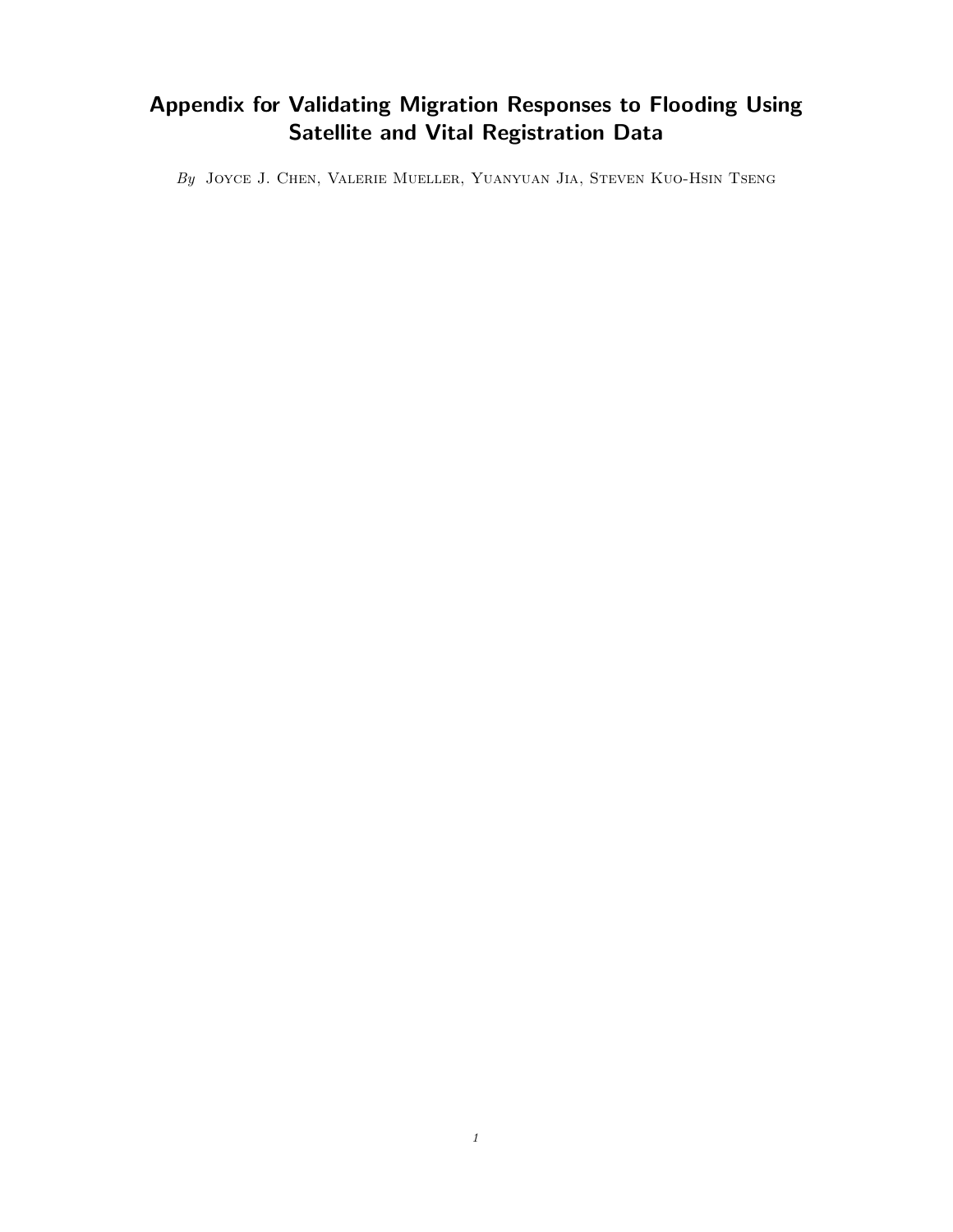

Figure 1. Epanechnikov Kernel Densities of Correlations between Data Products



Figure 2. Epanechnikov Kernel Densities of Correlations between Monsoon Precipitation and Flood Measures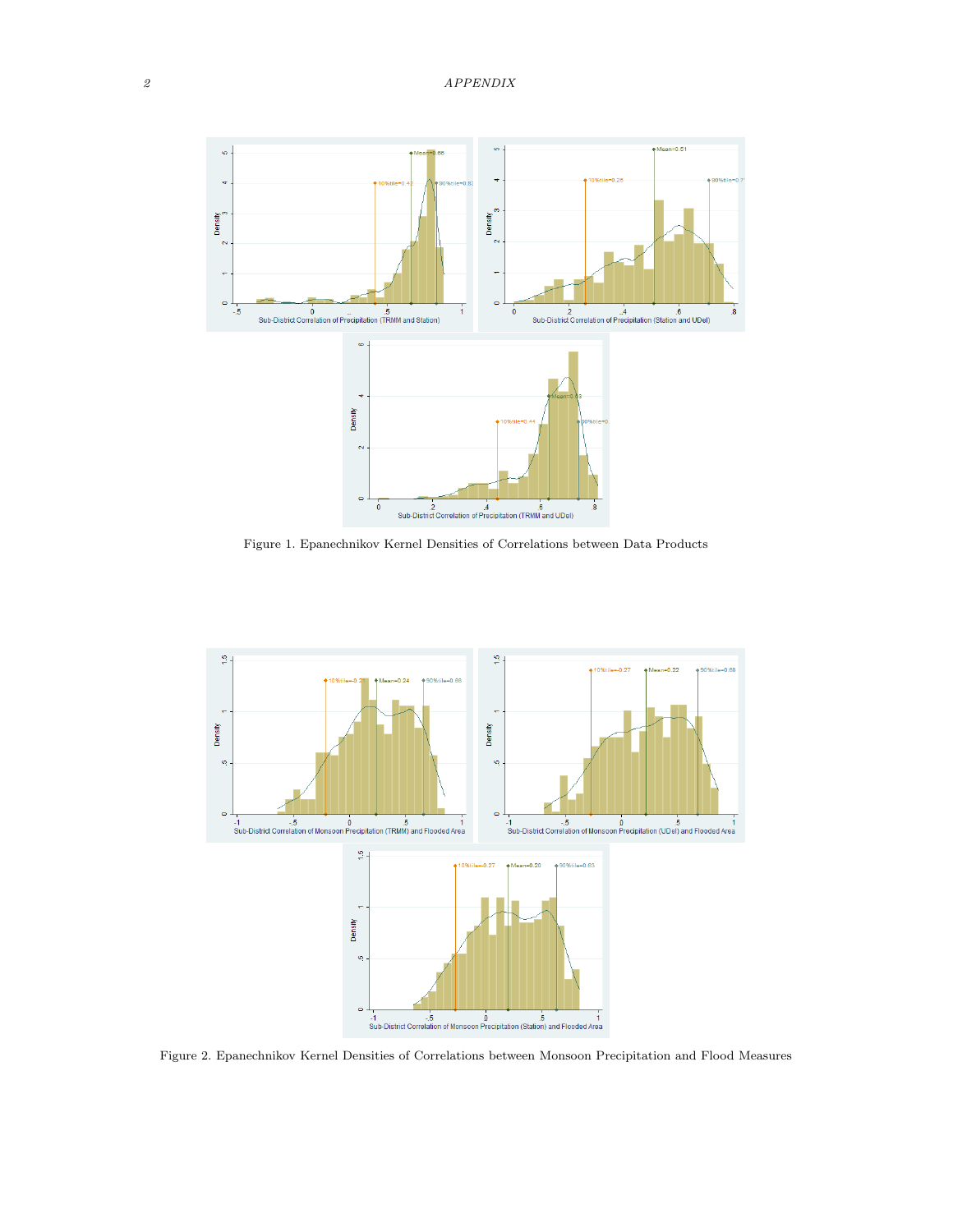

Figure 3. Epanechnikov Kernel Densities of Correlations between UDel Precipitation and Flood Measures



Figure 4. Epanechnikov Kernel Densities of Correlations between Station Precipitation and Flood Measures